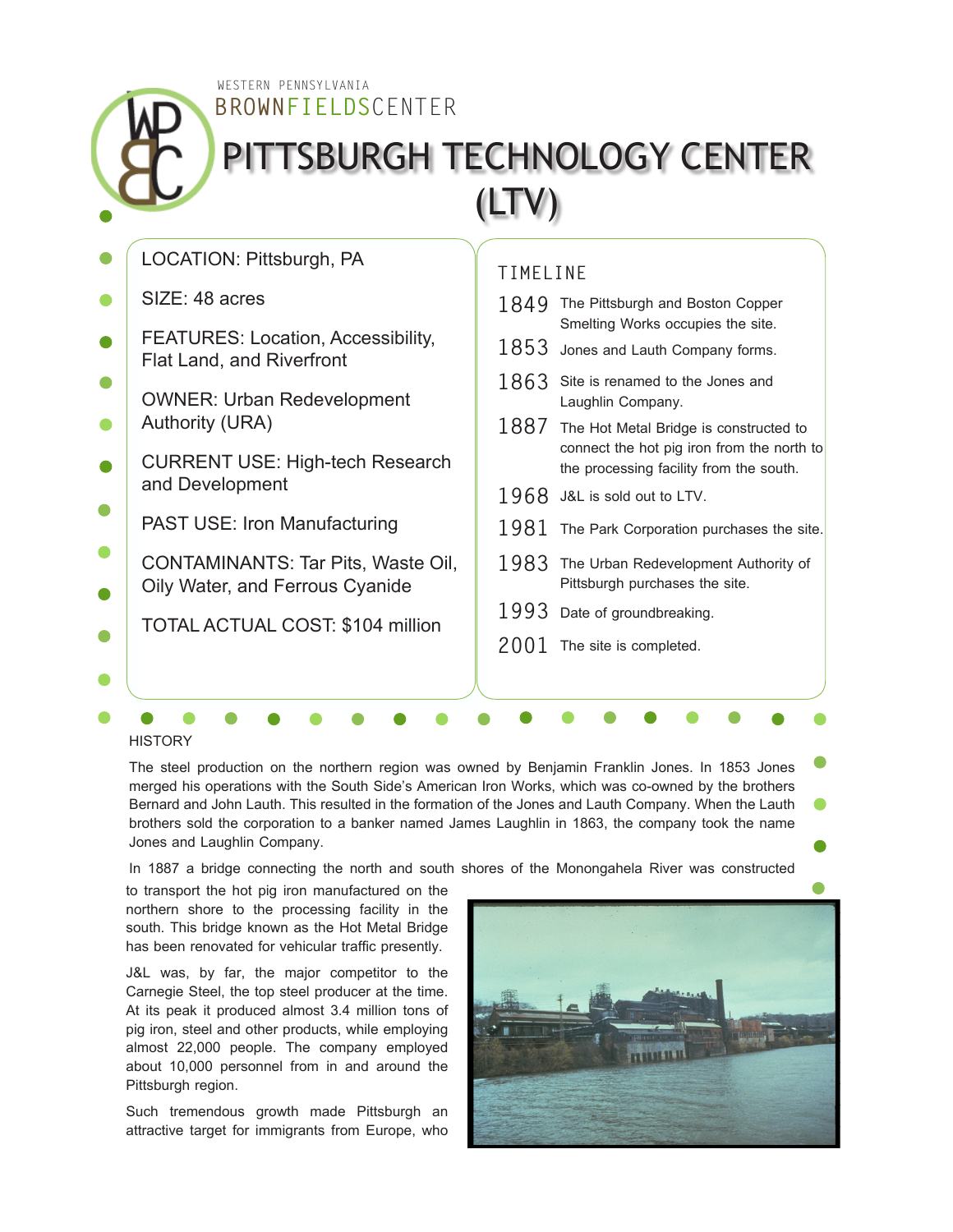

settled to take advantage of the labor needs of the steel industry and the broader economy.

The industry had severe denigrating impacts on the environment of Pittsburgh and especially the waterfront regions where most of the plants were located. The plants, apart from using the rivers as a means of transportation of raw materials and finished products, were also responsible for largescale pollution of the rivers. More importantly, they cut off the river from the general public.

#### Picture courtesy of Google Maps

**TOPOGRAPHY** 

- J&L operations were concentrated mainly four kilometers upstream on the northern shore of the Monongahela River from downtown Pittsburgh. The site has riverfront access; however, an active railroad blocks public access to the water and occupies land that might be used as a riverfront park.
- The site is less than two miles away from the city and two major universities, the University of Pittsburgh and Carnegie Mellon University.

#### MARKET CONDITIONS

Presently the site is<br>successfully generates successfully revenue for the area; however, the development for this site was slow as its first occupant, the University of Pittsburgh Center for Biotechnology, was not located until 1991.

SITE ASSEMBLY AND

#### **CONTROL**



The 1960s and 1970s saw the fall in demand for steel within the United States. Further rise in operational costs and cheaper steel imports began to cut into profit margins of the steel industry. This called for some kind of consolidation among the steel companies and some did respond to this. J&L was one of them. J&L agreed to sell out to Texas based Ling Temco Vought (LTV) works, in 1968.

LTV took control of all the plants and facilities of J&L along the Monongahela River including the Aliquippa facility, and soon the green and yellow colors of the J&L name was replaced forever with the red and blue colors of LTV. In later years the green and yellow colors of J&L employees came to the fore during protests and strikes against the LTV during the painful closure of the facilities.

- In the case of J&L, the properties within Pittsburgh were bought up by Ohio- based Park Corporation in 1981. Unable to decide on the next course of action the site was left idle for the two years.
- Sensing the Park Corporation's lack of ideas and motivation towards any serious redevelopment the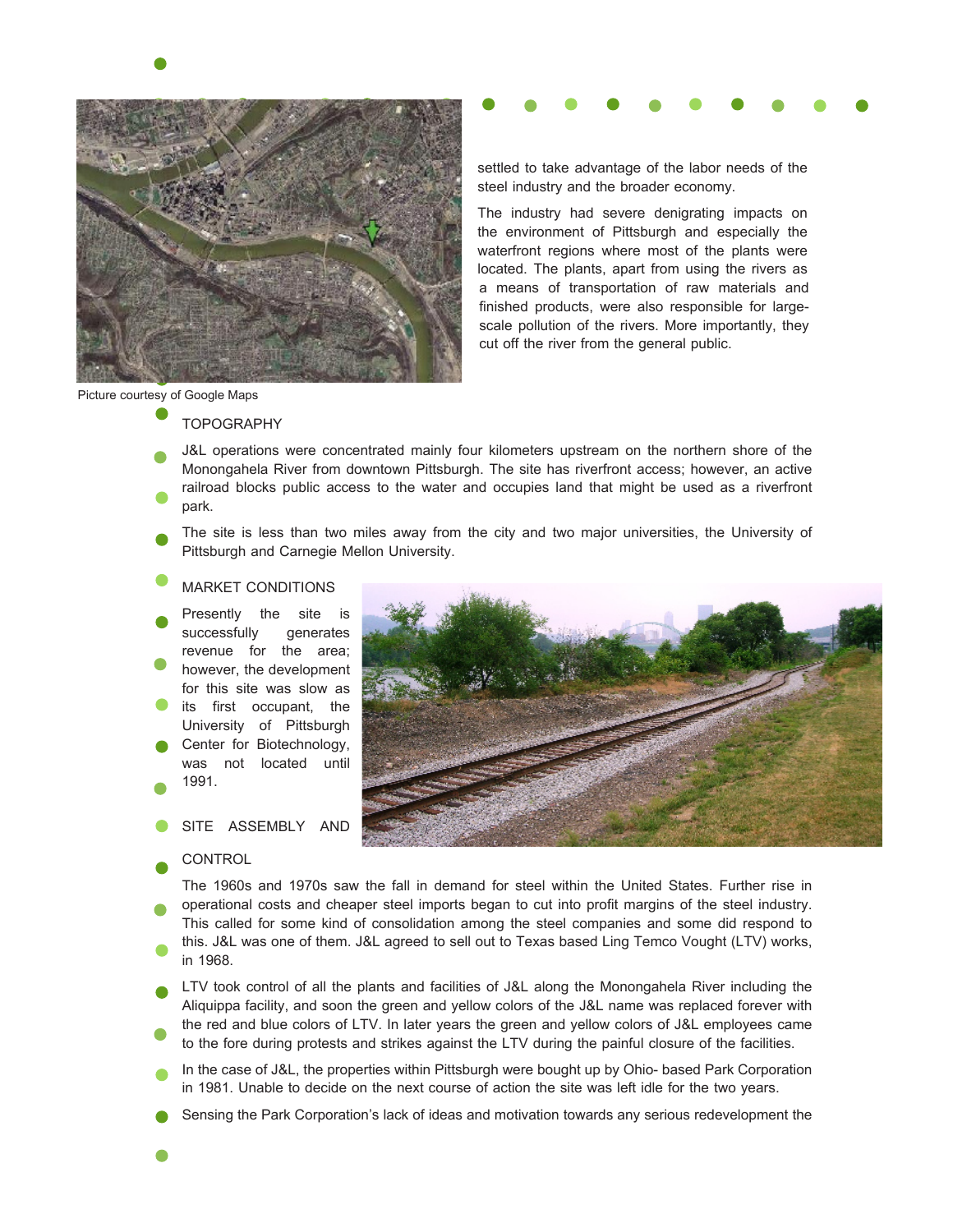### URA stepped in and bought up the vast strip of 48-acre site wedged between the 2nd Avenue

and the Monongahela River in 1983. This action, while fully supported by the City of Pittsburgh, was also funded by numerous other public organizations.

Once the purchase was completed, various opportunities were investigated. This task was handed over to Urban Land Institute (ULI) with URA funding. The ULI, after detailed analysis of the site and its surroundings, noted the site's close proximity to downtown Pittsburgh as well as the hub for research and development – The Carnegie Mellon University and the University of Pittsburgh.

#### ENVIRONMENTAL PROBLEMS

Environmental inspections found tar pits, waste oil (2,000 gallons), oily water (420,000 gallons) and ferrous cyanide. The tar and water were discovered and dealt with initially, while ferrous cyanide was found much later. The ferrous cyanide was found in an underground pit in the middle of construction. For two months construction was halted while its origins were researched. It was discovered that a gas company left the ferrous cyanide in a pit for long-term disposal. It was deemed harmless, as it was sealed in a well-designed container, and construction began again. Apart from having to move Carnegie Mellon's research structure so that it would not be built above the pit, there were no other major issues with construction.

#### SOCIAL/COMMUNITY INFRASTRUCTURE

As for communities around this site, there weren't many. Most of the communities were either near Southside Works across the Monongahela River or near the Hazelwood facilities. The Urban Land Institute came up with the proposal of building a full fledged high-tech research center which could prove to be an incubator for companies and the universities to come together. This plan was approved and potential customers or tenants included were University of Pittsburgh and Carnegie Mellon University. The University of Pittsburgh's research facility eventually became the anchor tenant in 1993.

#### PHYSICAL INFRASTRUCTURE

The mill's Eliza Furnace, famous for its red glow, was one of the structures that had to be demolished. The only structure left above ground after the demolition was Soho Works. Old maps and records of the site aided underground clearing, leaving only the foundation of the Hot Street Mill untouched. Its thickness ranges from 6 to 34.75 inches.

Although the URA wanted to increase access to the riverfront in this area, the active railway line on the bank of the river prohibits access.



Existing infrastructure required renovations and some new infrastucture was required. None of the existing roads within the site were used. New sewer lines, electric lines, and a road system were constructed. The renovation of the Hot Metal Bridge was carried out in 2000.